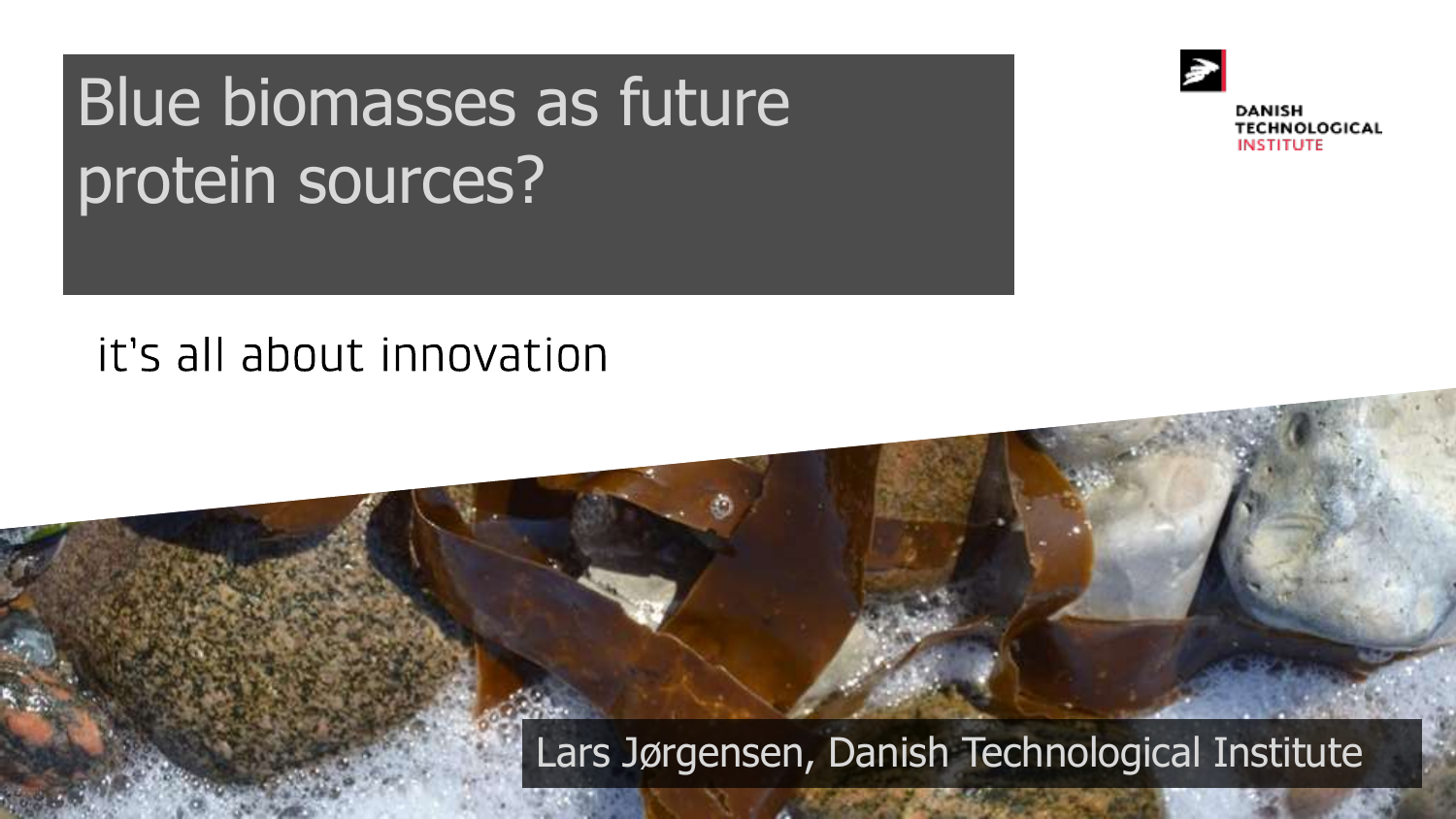

#### = increased demand for food, incl. meat/protein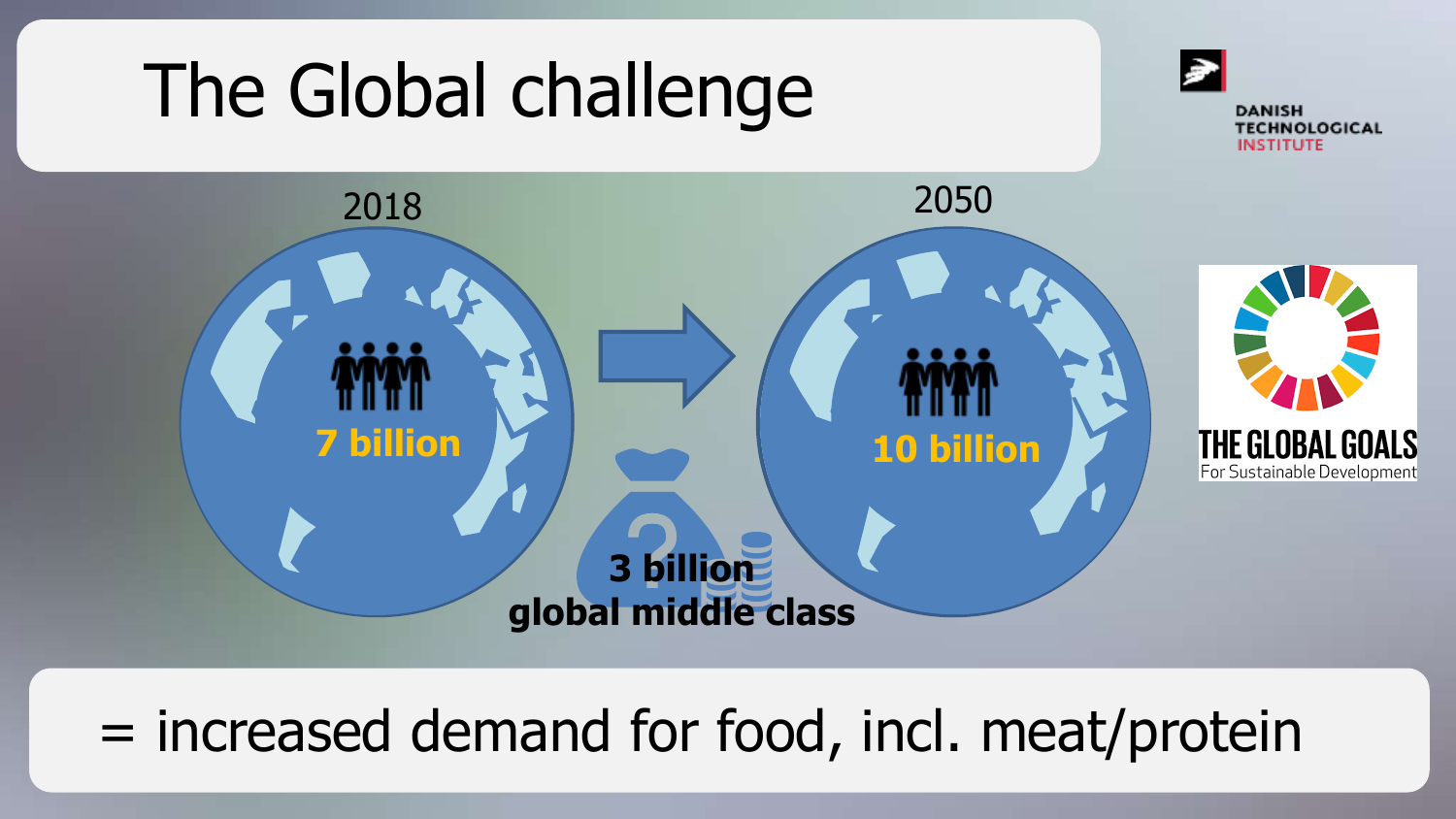#### ☞ Protein for livestock feed **DANISH TECHNOLOGICAL INSTITUTE** 2018 2050 **44% 400 mio. tons 200 mio. tons**  THE GLOBAL GOALS **protein for feed protein for feed**  For Sustainable Development **Price of**  Source: FAO **0,6-0,7 EUR/kg**

Now – soy protein main source - high environmental load, land use, greenhouse gasses, deforestation..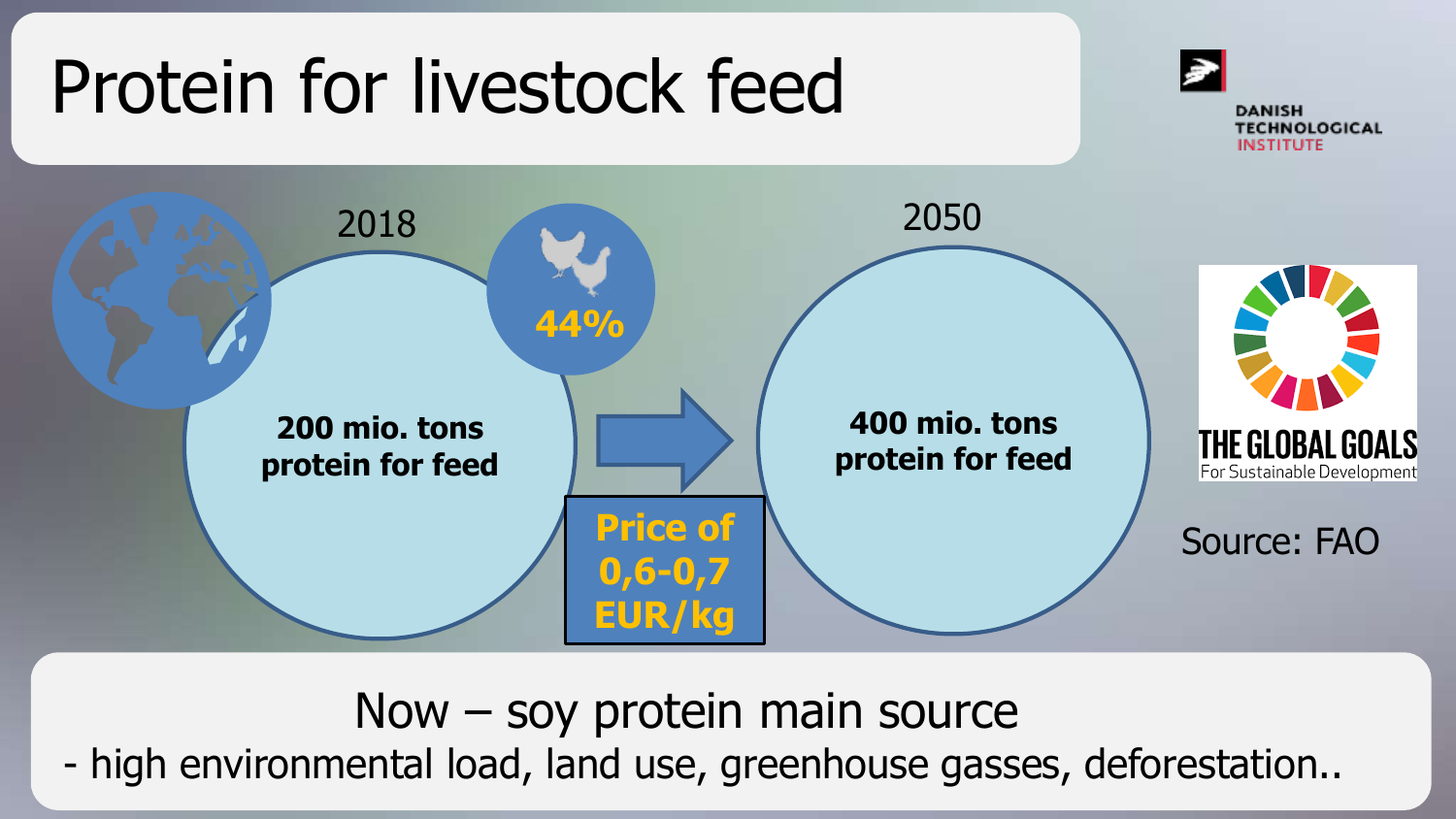## How to solve this?

- **■** More efficient production
- **E** Less waste
- Circular economy bio economy
	- Re-use of residual and waste streams
- **New protein sources and value chains**
- **EXECTE Recent recommendations from The Danish National** Bio Economy panel
	- **EXECUTE:** Increased funding to R&D and innovation
	- **More public/private/RTO partnerships**
	- **Focus on sustainable protein production chains**
	- National and FU focus



DANISH **TECHNOLOGICAL** ISTITUTE



Proteiner fremtiden

**BIODKONOMI**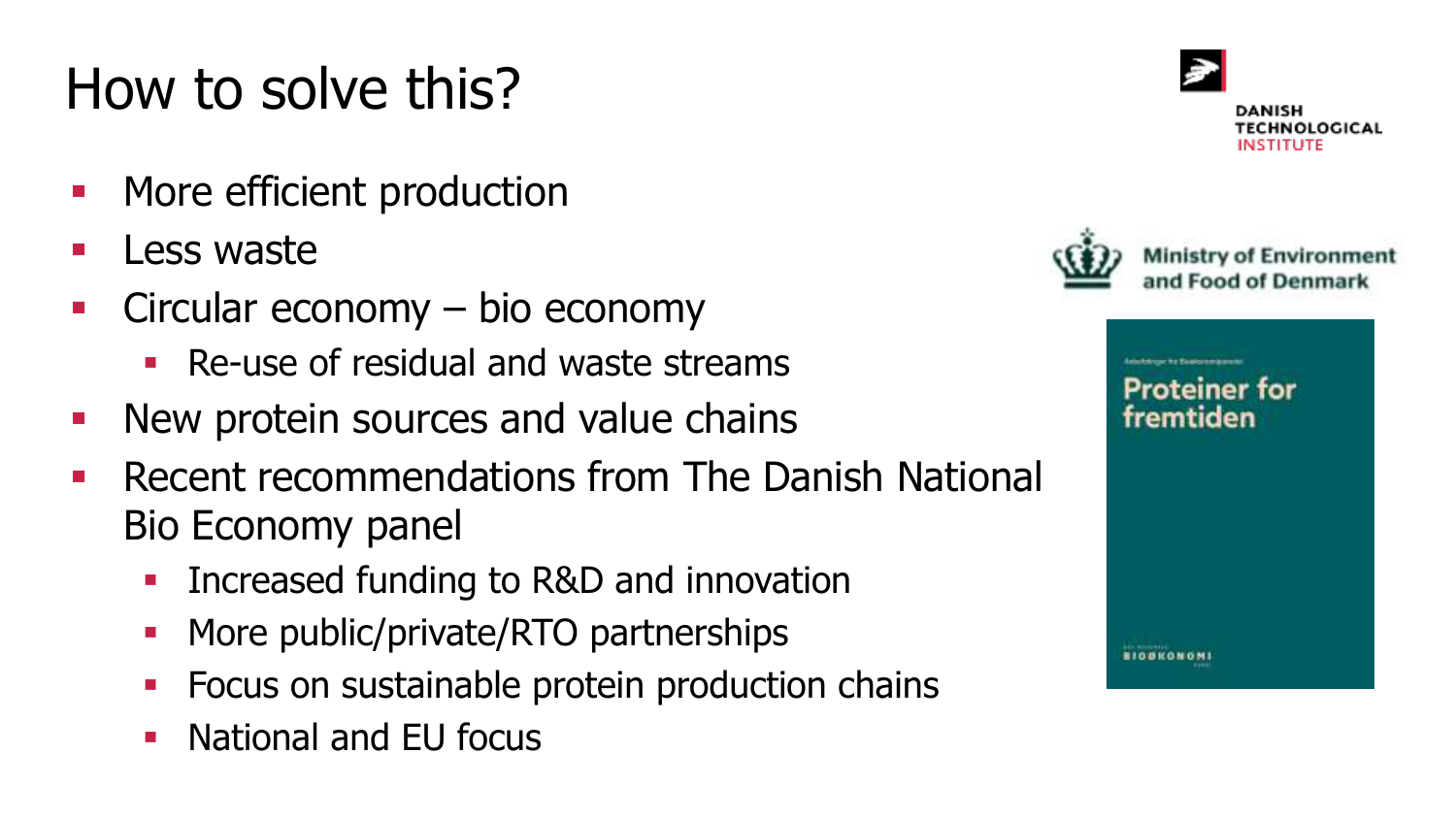

# DANISH<br>TECHNOLOGICAL<br><mark>INSTITUT</mark>E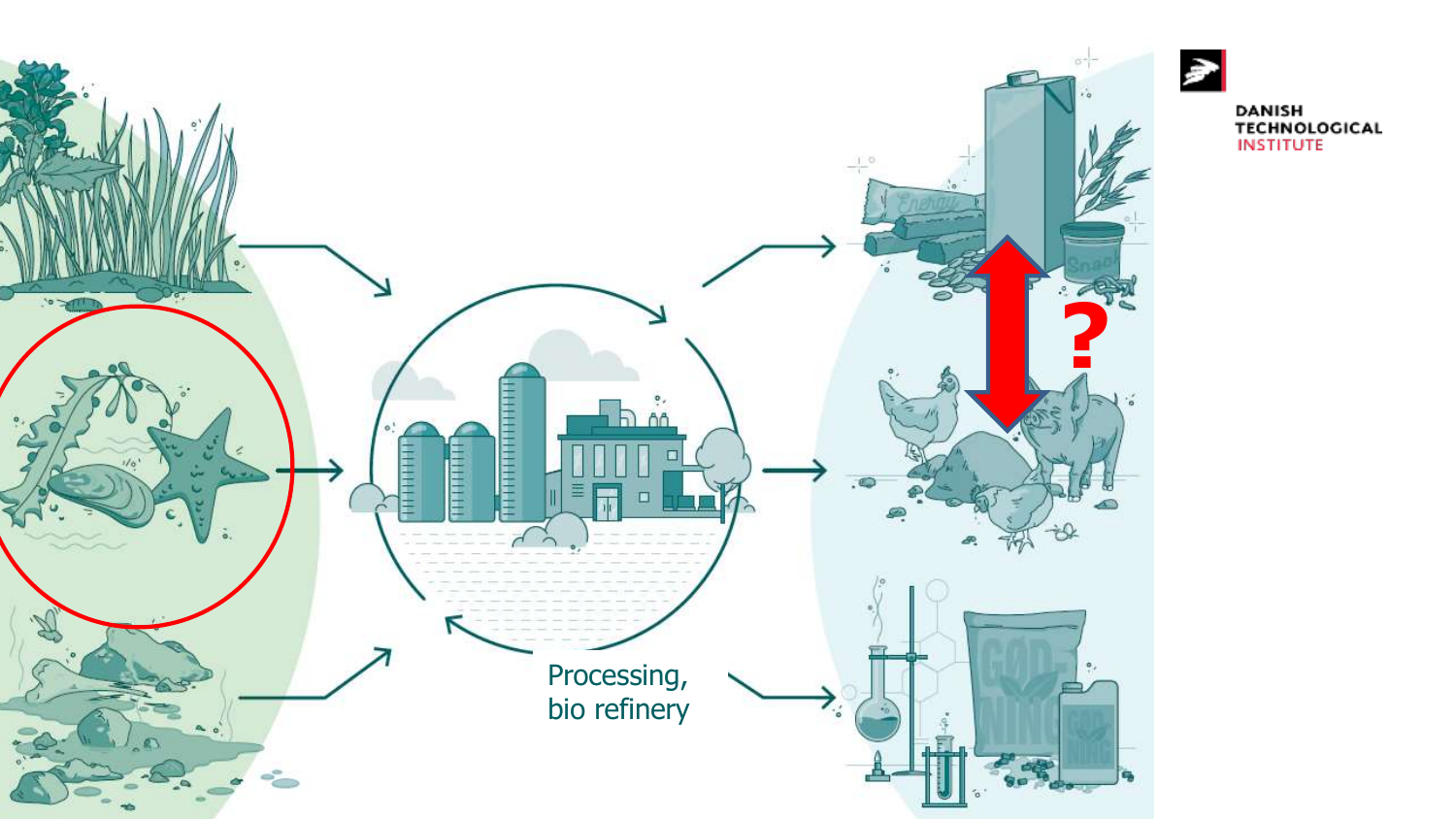## Blue biomasses?

DANISH **FECHNOLOGICAL** 

- Sea is covering 71 % of the Earth
	- Not competing with the high demand for arable land
- **•** Fish, mussels, seaweed, microlage, other
- **Only fishing is exploited to a significant degree**
- But must avoid the same mistakes as on land...



**E** Must be sustainable!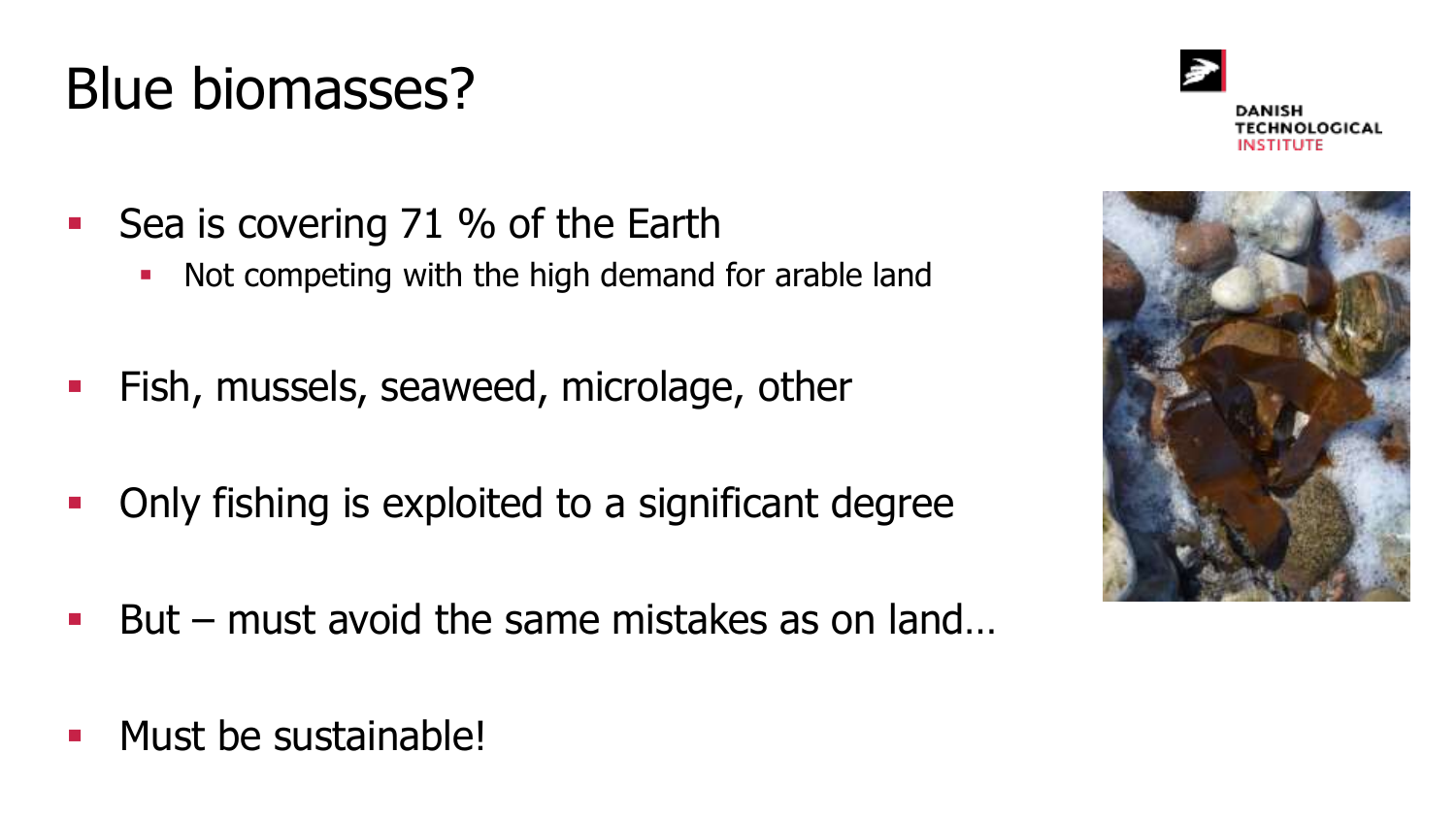



DANISH **TECHNOLOGICAL** NSTITUTE

- **Excellent nutritional value, high protein, oils**
- **Efficient feed conversion compared to other animal sources**
- **•** Low water use and  $CO<sub>2</sub>$  emission
- **Expensive for food more than feed**

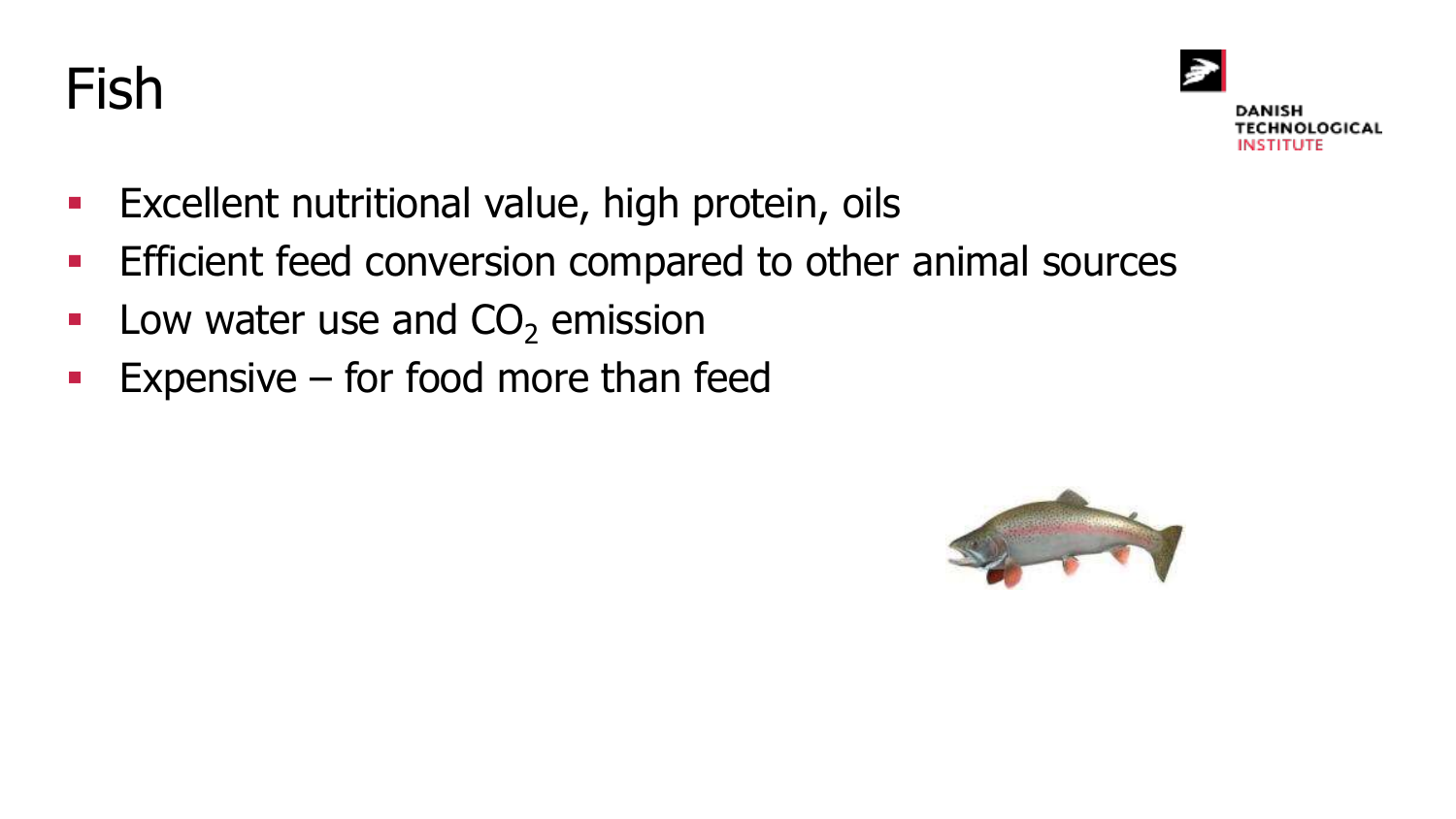Fish





Source: FAO – The state of world fisheries and aquaculture 2018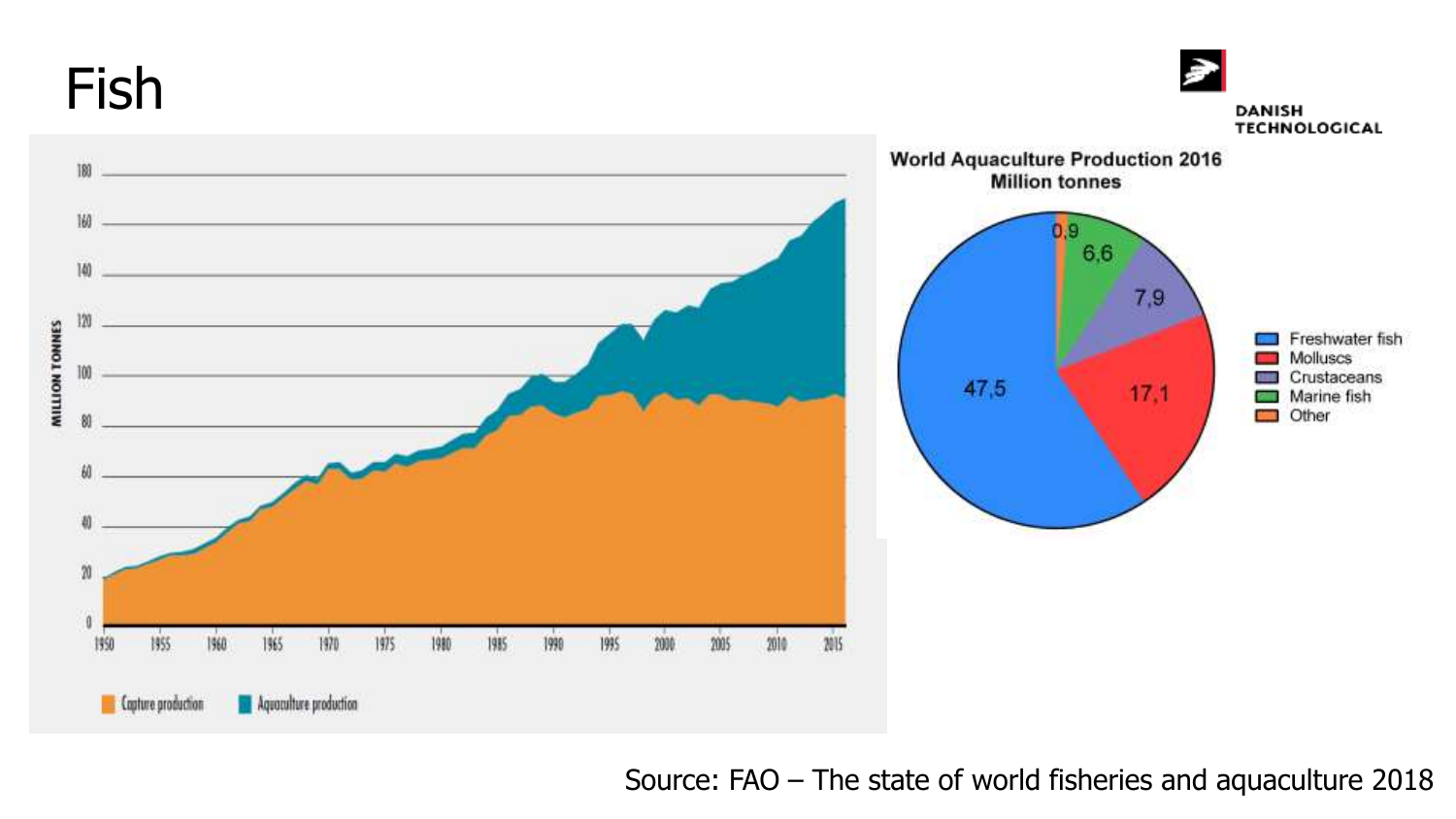## Fish – sustainability?



**DANISH TECHNOLOGICAL INSTITUTE** 

Source: FAO – The state of world fisheries and aquaculture 2018

- **■** Aquaculture?
- **EXECUTE:** Big potential as protein source
- **Production at sea issues with nutient discharge**
- Land based or closed (RAS) is costly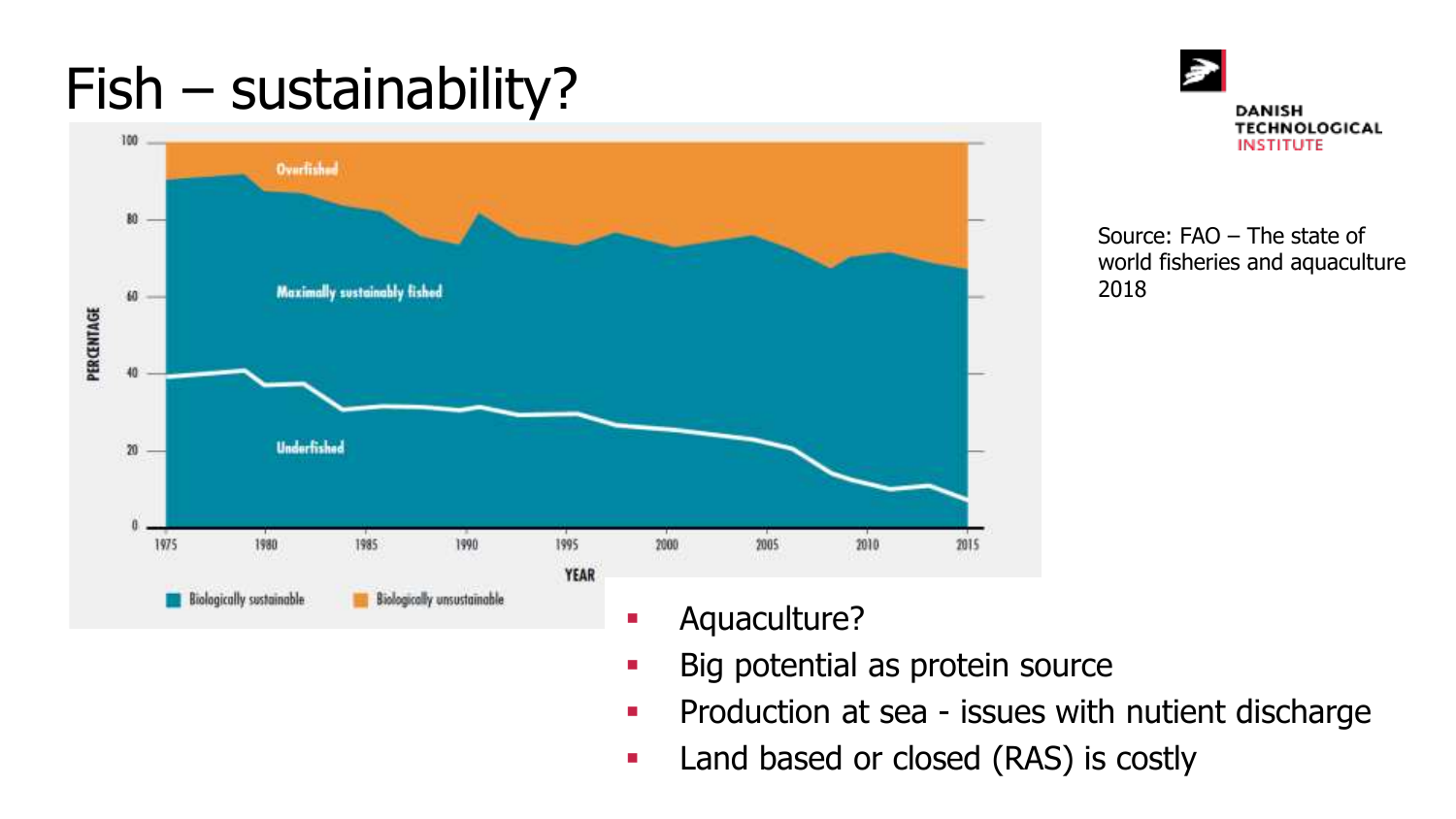#### **Seaweed**

- **•** Varying protein content;  $3 47\%$
- Rich source for various carbohydrates
- Low fat, but e.g. omega-3
- 29 mio. tons produced globally, 99% in Asia
- Can be produced or harvested from natural populations
	- Beach cast
- **Takes up nutrients from the sea** 
	- **Compensation measure in aquaculture**
- **•** Produces oxygen
- **Possible benefits when used as feed** 
	- **Reduction in methane emission from cattle**







DANISH **TECHNOLOGICAL** 

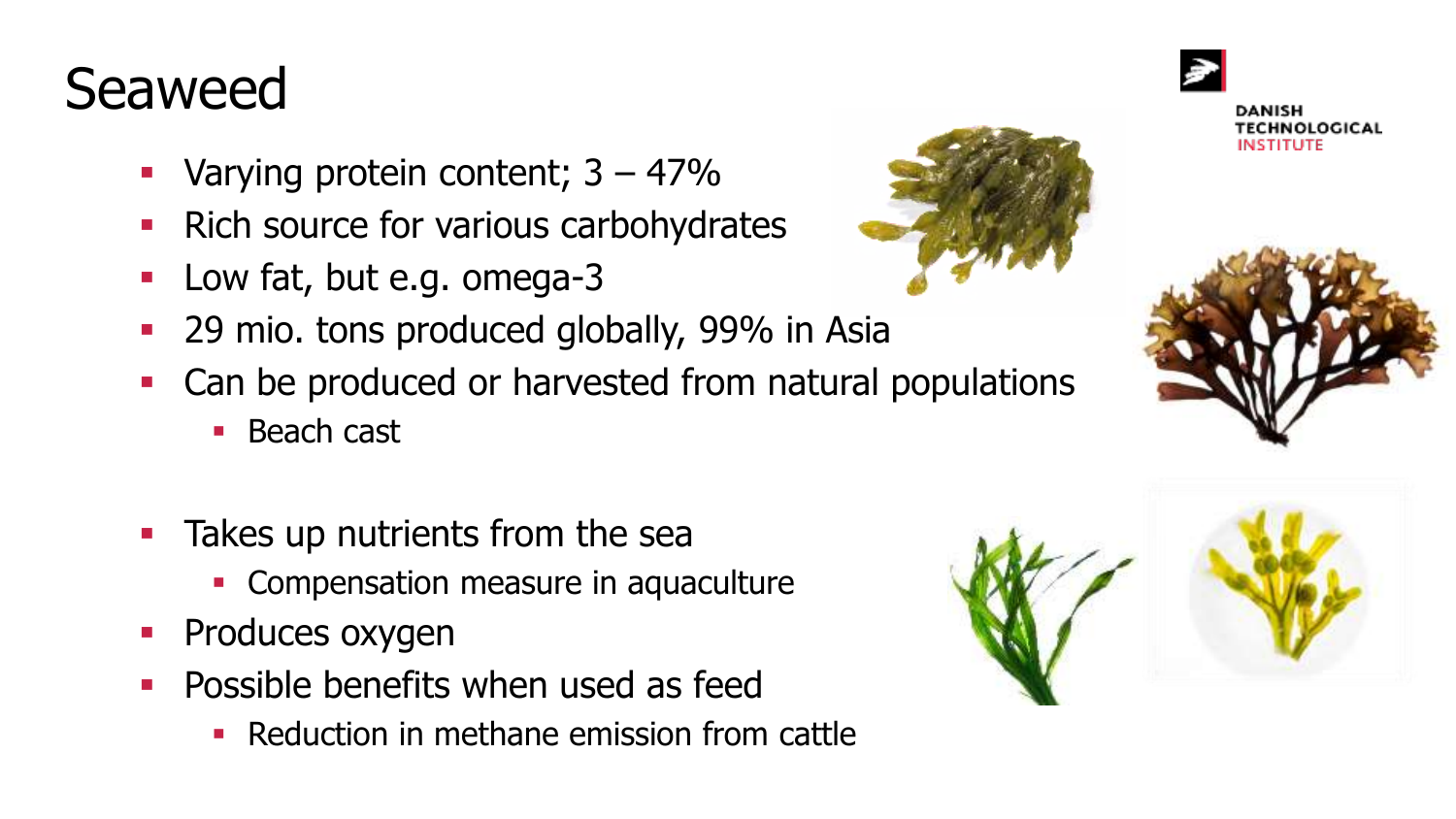#### Seaweed - challenges



DANISH **TECHNOLOGICAL INSTITUTE** 

- **E** Seasonal
- Iodine content
- **Effect on marine environment?**
- Need for technological development
	- **EXEC** Harvesting, processing, storage



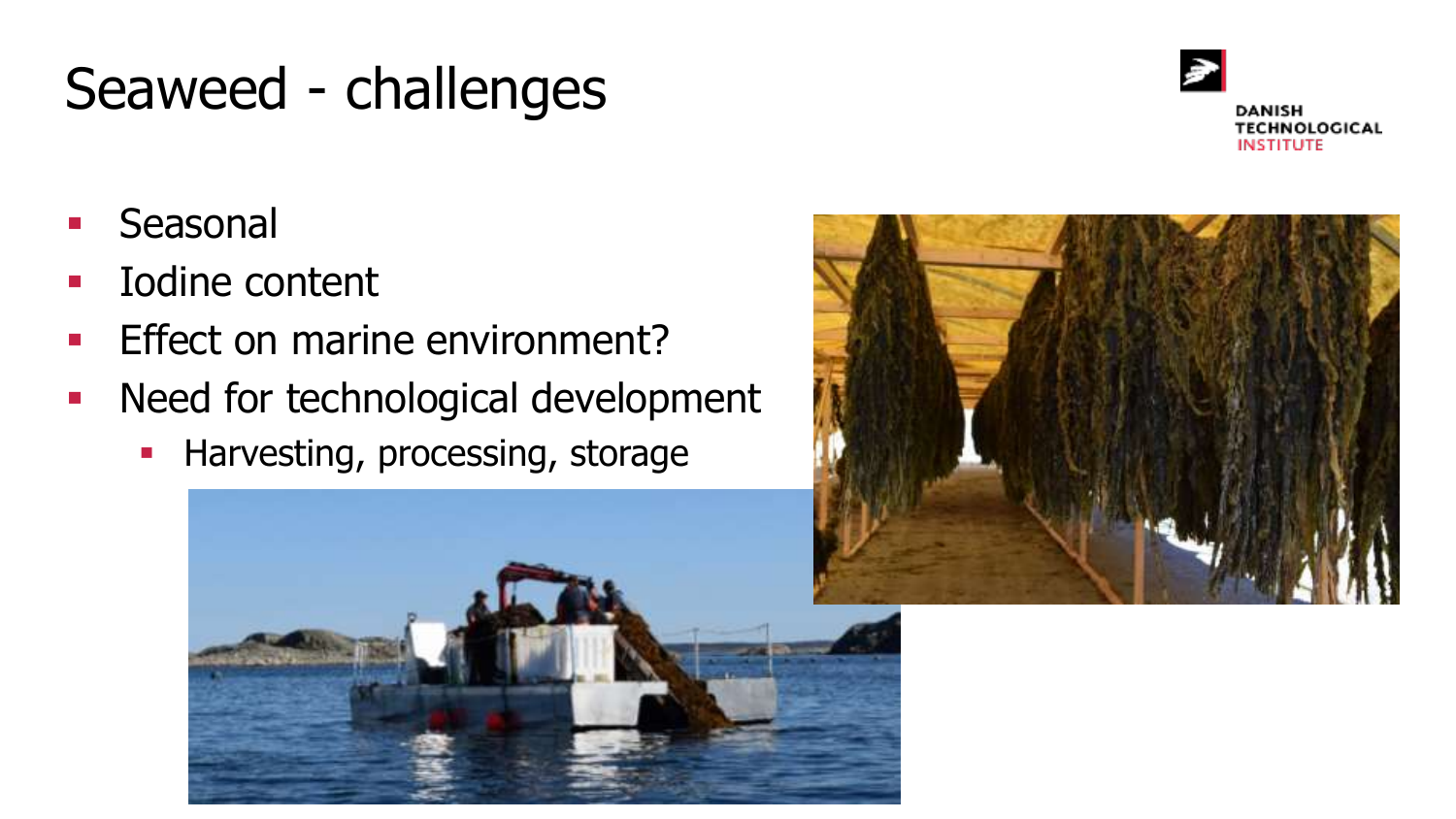#### **Mussels**

- **Good source of protein**  $-15-20\%$
- Widely produced for human consumption
- Regarded as suitable for animal feed
	- $\bullet$  comparable to fishmeal
- **E** Mussels are filtrators
	- $\blacksquare$  5-7 l water/h
	- **•** Particles  $> 2-5 \mu m$
	- **Extract nutrients**
	- **·** Filtration improve transparency of water
	- **Compensation measure in aquaculture**



NSTITUTE

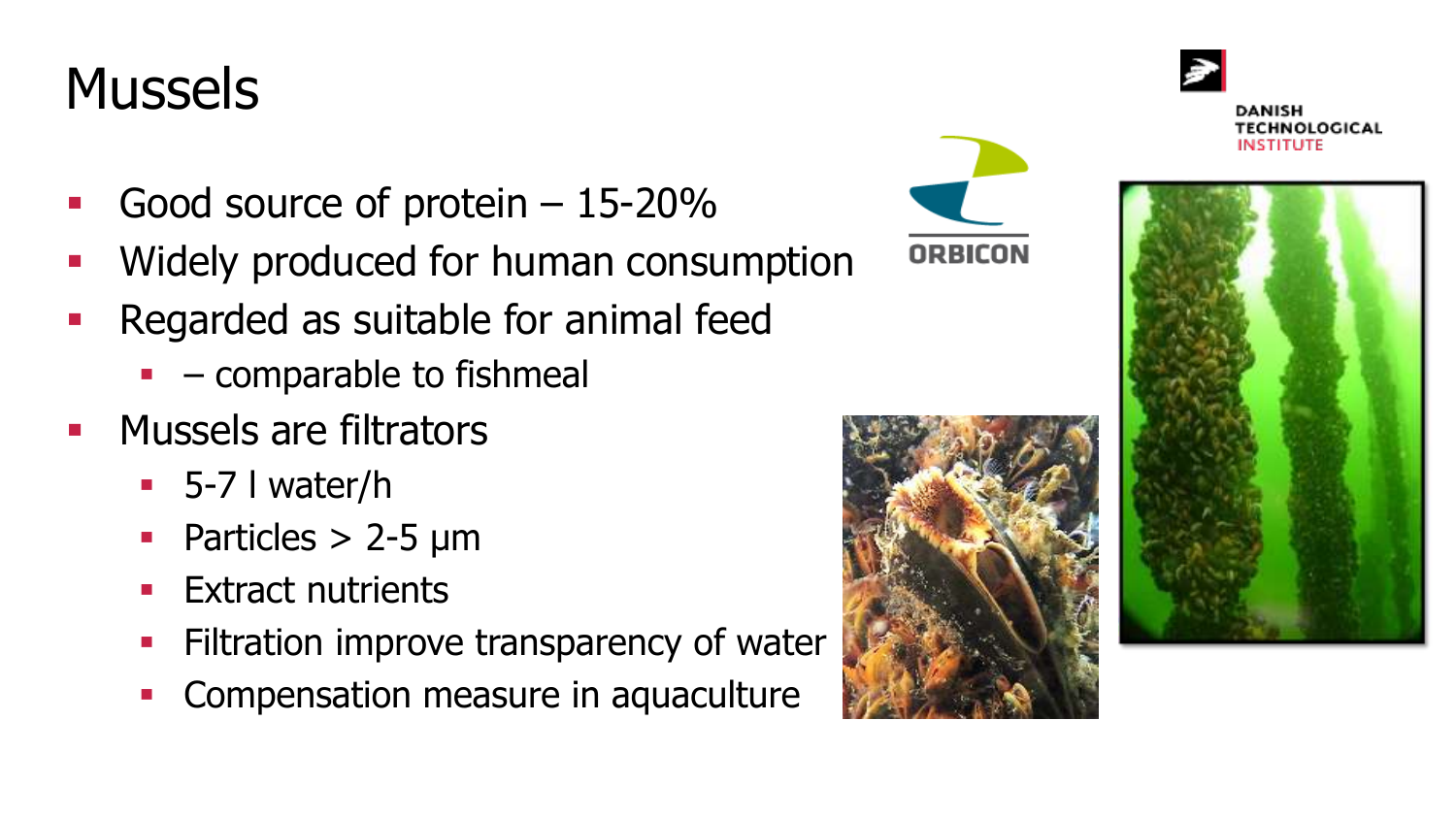#### Mussels contra seaweed, Denmark

**MUSSELS**



|                                             | <b>MUSSELS</b>                                                                            | <b>SEAWEED</b>                                                                       |  |
|---------------------------------------------|-------------------------------------------------------------------------------------------|--------------------------------------------------------------------------------------|--|
| <b>ORBICON</b><br>Jetter<br><b>off Blue</b> | 1-1,3 % N/ww<br>600-900 kg N/ha/year<br>30-50 kg P/ha/year<br>10-13 Euro/kg N             | $0,1-0,7$ %N/ww<br>3-39 kg N/ha/year<br>$0.5 - 1.6$ kg P/ha/year<br>75-110 Euro/kg N |  |
|                                             | <b>Added Value:</b><br>Transparency of water<br><b>Biodiversity</b><br>Jobs and resources | <b>Added Value:</b><br><b>Biodiversity</b><br>Jobs and ressources                    |  |
|                                             | <b>Conflicts:</b><br>Sedimentation<br>Area                                                | <b>Conflicts:</b><br>Area                                                            |  |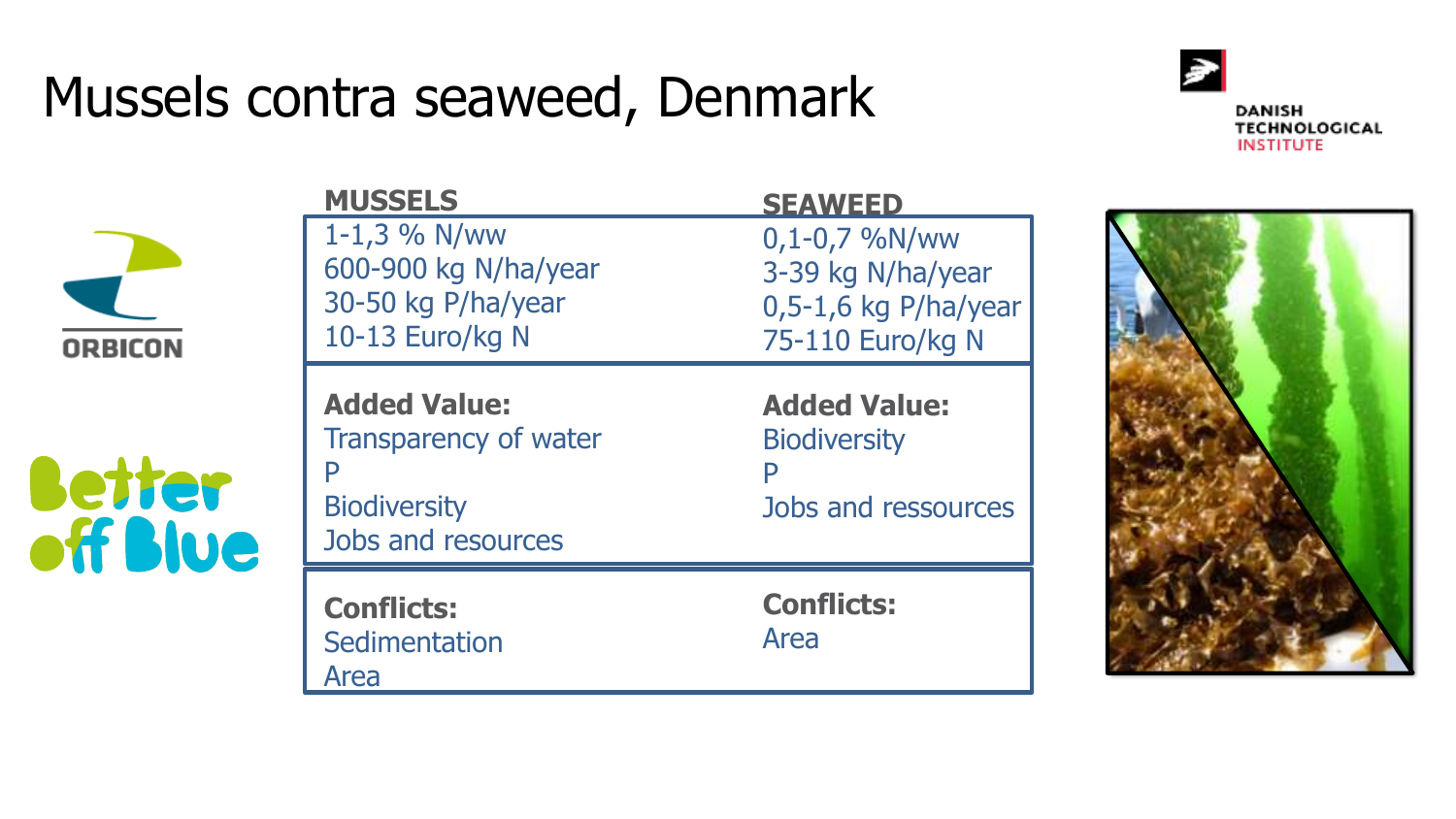- **Basically anything containing protein is possible..**
- Example Starfish
	- **Problem in mussel fishing and production**
	- EU has approved catch in areas with mussel production
	- $\blacksquare$  Meal comparable to fishmeal  $-$  38% protein
	- $\blacksquare$  High calcium suitable for poultry
	- Removal of nutrients
	- **Processing is a challenge for now**





**NSTITUTE** 

#### Other?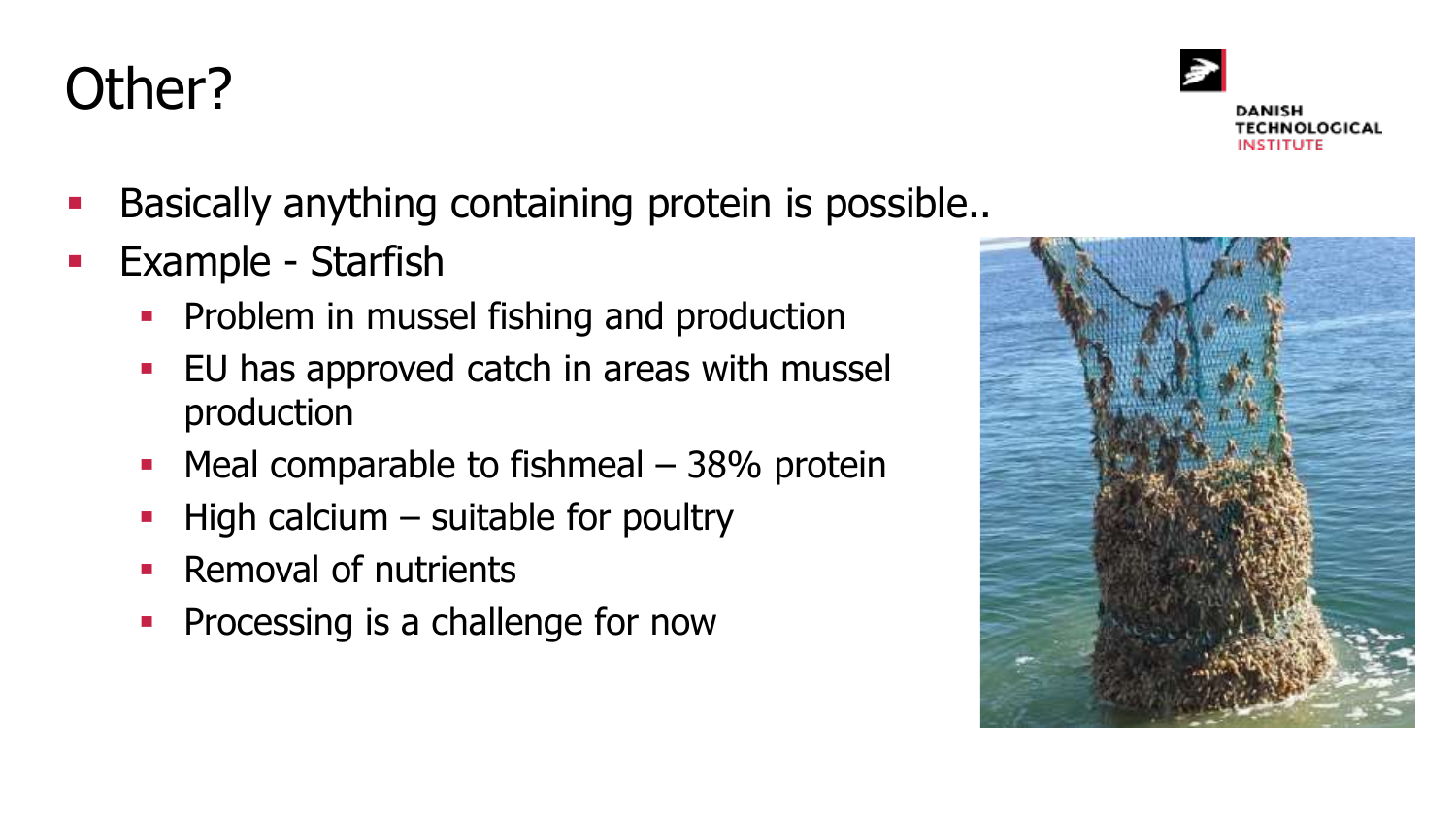## **Microalgae**

- Very high potential growth rate
- High protein content, 50-60%
	- High content of oils omega-3
- $\blacksquare$  Can be used for bioremediation of nutrients and CO<sub>2</sub>
	- **Residual and waste streams in industry and agriculture**
- **Potential production 5-10 times higher than soy beans** per hectare – under Nordic conditions
- No need for arable land





DANISH **TECHNOLOGICAL** 

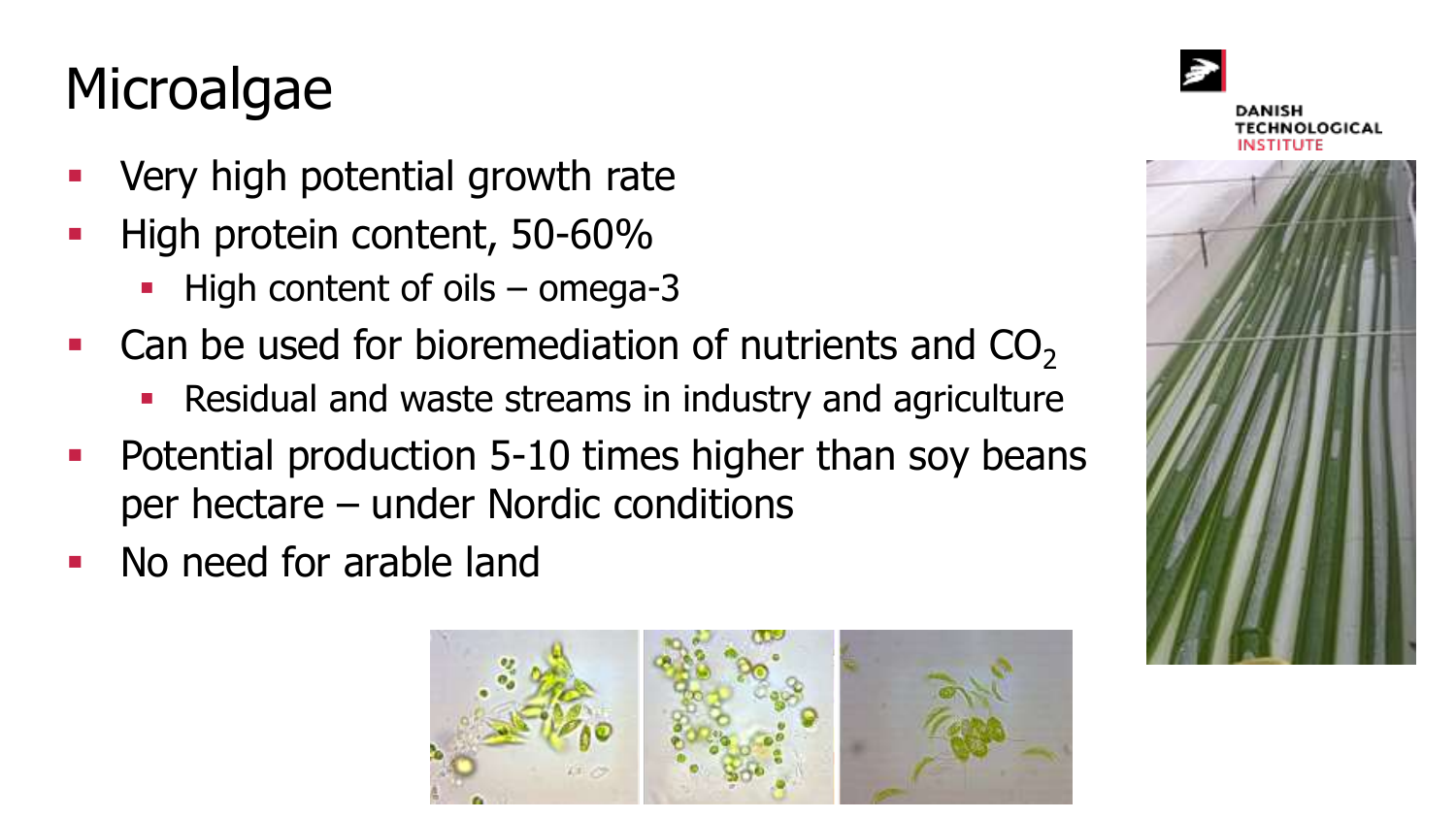#### Microalgae - challenges



- New technology  $-$  and not yet for feed
- 5000 tons per year globally
	- $\blacksquare$  mainly dietary supplements and other highvalue compounds
- **Production systems are costly** 
	- **•** target price for feed is low
- **EXECUTE:** Harvesting is expensive
	- $\blacksquare$  very small organisms..
- **EXEL Risk of contamination if produced on wastelly**